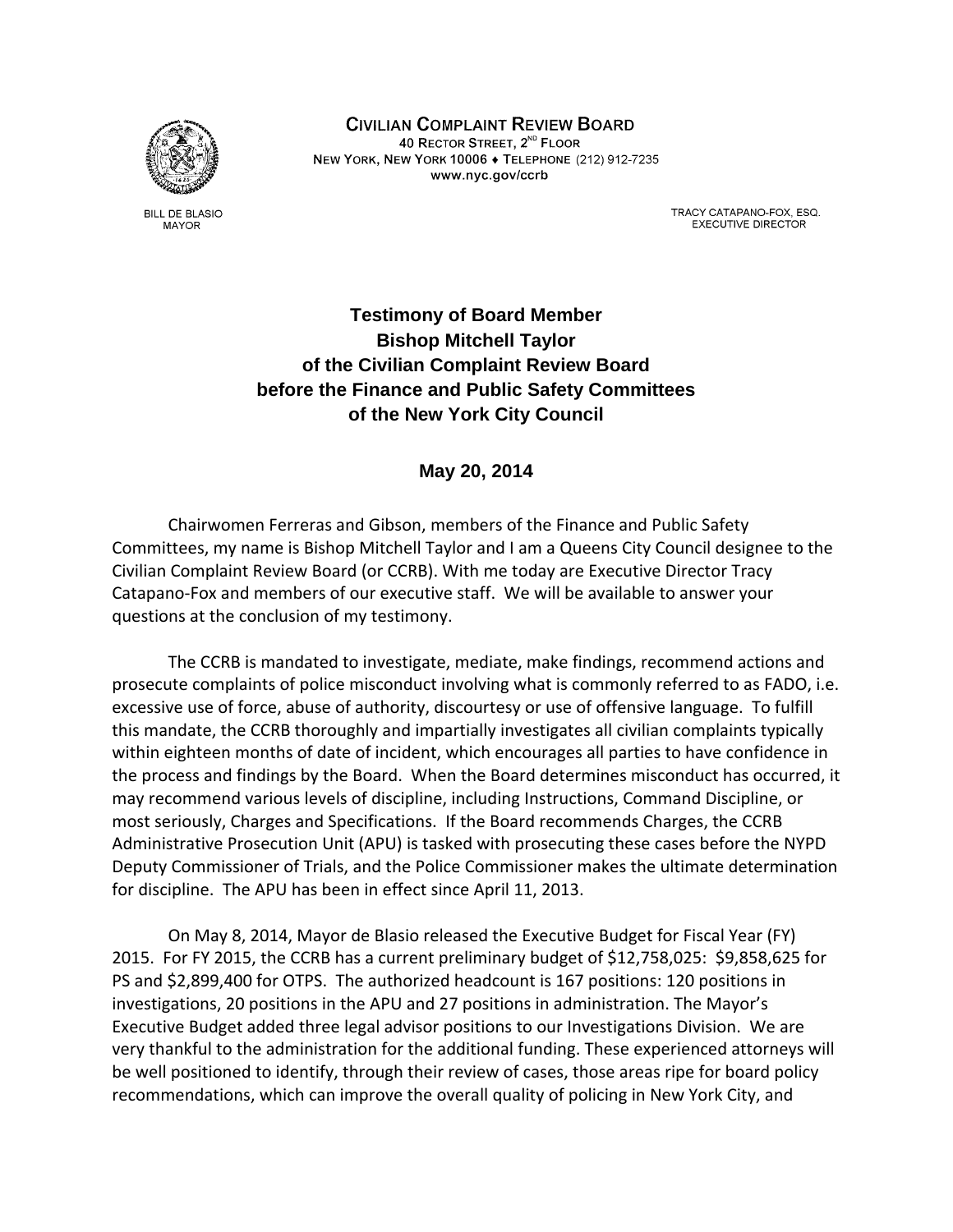provide high quality legal review of a greater number of cases. By improving the legal quality of CCRB investigations, we will ensure a fair and thorough review of all allegations of police misconduct brought to the CCRB.

In March we submitted a request for new needs for FY 2015 to the administration. The new needs request was thoroughly evaluated by the administration. In addition to three attorney positions that the administration granted, the CCRB requested funds for two additional proposals that the administration did not grant: five new outreach positions to launch "the CCRB in the Five Boroughs" initiative and seven investigative positions for our new "Field Investigative Team" initiative.

### Initiatives for FY 2015

### **"CCRB in the Five Boroughs" Initiative**

The "CCRB in the 5 Boroughs" is a new initiative that will expand our outreach into all communities in New York City, to provide greater resources and assistance to civilian victims of police misconduct, and educate New Yorkers about their rights and responsibilities in deescalating interactions with police officers. To support this initiative, we are seeking five new administrative staff positions, who will be present in each borough and perform the above functions for the CCRB.

One function of the "CCRB in the 5 Boroughs" initiative is to increase outreach and awareness to various communities within New York City. In 2013 the CCRB outreach program made 204 presentations. This was a significant increase from 2008, where the CCRB held 47 presentations, and 2009, where the CCRB held 49 presentations. However, due to the hiring freeze from 2009‐2011, the outreach department decreased to only 1 full time employee and had to rely on temporary unpaid college interns and members of staff who volunteered to perform outreach. Despite the removal of the hiring freeze, we only have 2 full time employees to supervise and execute the tremendous increase in outreach programs, and still rely on board members, unpaid interns and staff volunteers to handle the volume.

In the first 4 months of 2014, the CCRB handled over 100 outreach programs across New York City, which is almost seven times more than were handled in the first four months of 2008 and 2009. The question begs an answer: how are we doing more with less? The Chair of our Board Outreach Committee is very aggressive concerning outreach and the Board has challenged us to make outreach a priority. Because of this, staff have volunteered their time, to field these additional outreach opportunities. However, it diminishes their capacity to do the vital work they were hired to do. Although doing it on their own time, they work long hours on weekdays and weekends to ensure the quality of investigations are maintained. Inevitably, this diminishes our ability to put out a quality work product by continuing to supplement the outreach program with staff from other divisions. The CCRB believes that there are significant limitations to the long‐term sustainability of an outreach program running almost solely on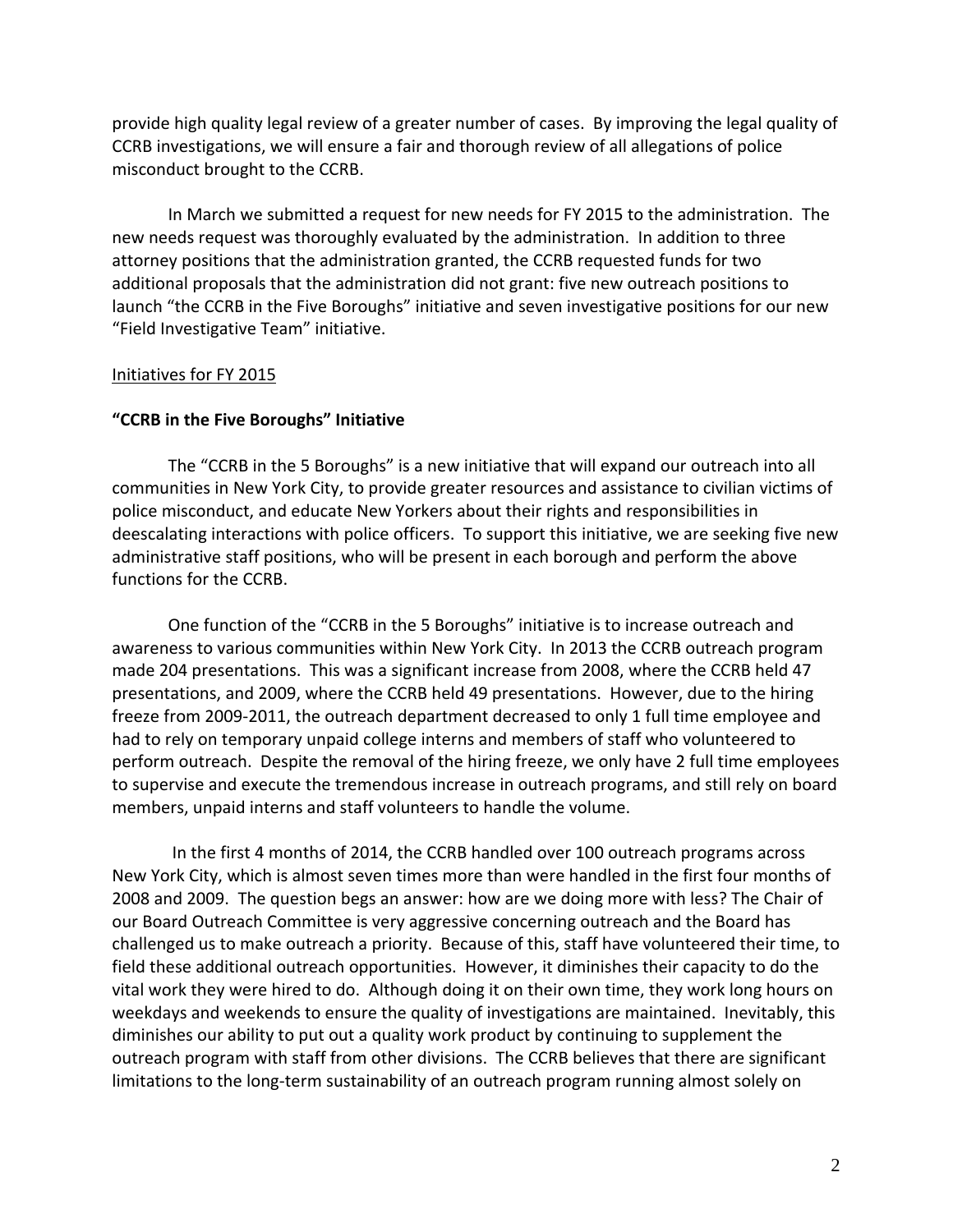interns and volunteers, and therefore seeks five additional staff members to facilitate and offer outreach programs to the five boroughs.

The "CCRB in the 5 Boroughs," in addition to providing greater outreach in each borough, would also assign one staff member to each borough for weekly intake sessions, so that civilians can file complaints of police misconduct with the staff member in a location within each borough. Often we hear from victims of police misconduct that they are unable to come to the CCRB office to file complaints or be interviewed because it is a financial burden to travel to Manhattan, it is too time consuming, or that they are unable to leave work to appear at the agency during office hours. In order to create a continuity of service, we must have additional staff that will be able to work unconventional hours, to accommodate the working population of New York City. We believe that most of our complainants are part of the working poor, and to ask them to take off from their jobs in order to come to the CCRB can be daunting. It is unfair to place a greater burden on these citizens in order to pursue their civil rights. This initiative allows us to remove the barriers that are inherent with most of our complainants. By having outreach coordinators in each borough weekly, this would alleviate the burden of civilians of having to travel to the CCRB agency during work hours, and give them the opportunity to immediately file a complaint and be interviewed by a CCRB investigator within their own community. This staff member would also schedule interviews for witnesses and victims in pending CCRB cases as well as handle intake of new complaints. The outreach staff member can provide information and answer questions to civilians interested in learning more about the agency and how it can assist the community.

We are working to coordinate with Borough Presidents and City Councilmembers to facilitate obtaining locations for the "CCRB in the 5 Boroughs" initiative on a weekly basis. These conversations have bolstered our belief that having a dedicated staff member for each borough will improve community relations and provide stability and consistency for our partners in government who will offer us the facility space. We anticipate that this initiative will increase the number of outreach presentations by 50% and ensure that all communities in New York City will be reached.

To ensure the stability and success of the "CCRB in the 5 Boroughs" initiative, we are asking for five additional staff members at an annual salary of \$49,538. This funding is reasonable in light of the valuable work these employees will perform in ensuring that civilians are provided the opportunity to address their allegations of police misconduct timely and efficiently.

#### **"Field Investigative Team" Initiative**

Our second initiative is a "Field Investigative Team" to improve the quality and timeliness of our investigations. We are seeking seven investigators at an annual salary of \$49,045 each, who will respond to allegations of police misconduct throughout New York City, and obtain witness statements, audio and critical video evidence within 24 hours of the incident report.